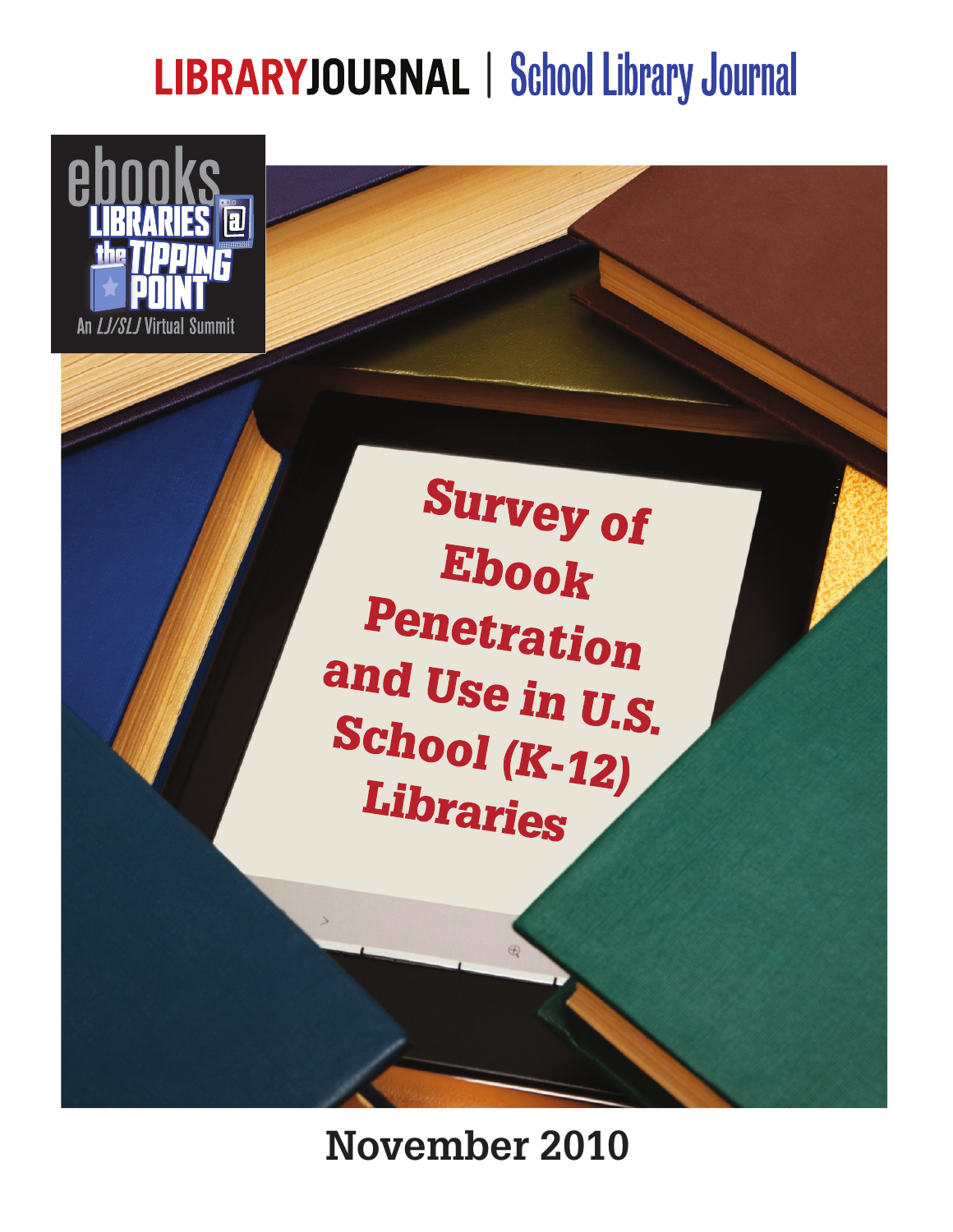## **Table of Contents**

| Respondent Job Title/Ebook Recommendation Authority 28 |     |
|--------------------------------------------------------|-----|
|                                                        |     |
|                                                        |     |
|                                                        |     |
|                                                        |     |
|                                                        |     |
|                                                        | .34 |
|                                                        |     |
|                                                        |     |
|                                                        |     |
|                                                        |     |
|                                                        |     |
|                                                        |     |
|                                                        |     |
|                                                        |     |
|                                                        |     |
|                                                        |     |
|                                                        |     |
|                                                        |     |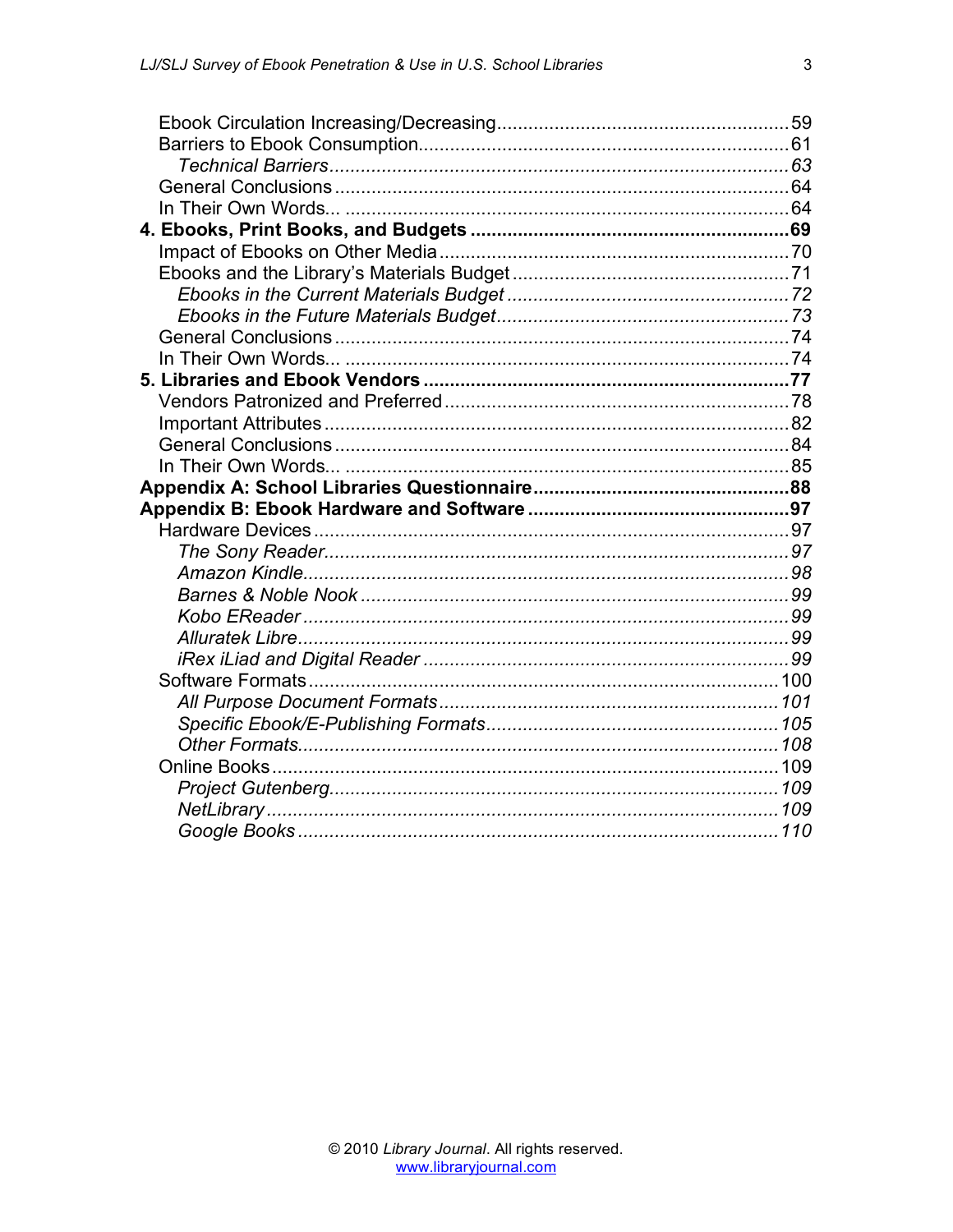# *Table of Tables*

| Table 1. Q4: Which of the following best describes your library? —School                                                                                                   |
|----------------------------------------------------------------------------------------------------------------------------------------------------------------------------|
| Table 2: Q5: Is your institution public or private? -School libraries by type of<br>23                                                                                     |
| Table 3. Q6: Approximately how many students attend the school you work in?<br>-School libraries by type of school and materials expenditure24                             |
| Table 4. Q7: What was your library media center's total materials expenditure<br>this past year ('09-'10 school year)? -School libraries by type of school 25              |
| Table 5. Q2: In which region of the country is your library located? — School                                                                                              |
| Table 6. Q3: Which of the following comes closest to your job title? —School                                                                                               |
| Table 7. Q22: Do you have a role in making purchasing recommendations/<br>decisions for ebooks in your school? - School libraries by type of school and<br>. 29            |
| Table 8: Does your library currently carry ebooks? - School libraries by type of                                                                                           |
| Table 9. Q33: Do you expect your library will offer ebooks? - School libraries                                                                                             |
| Table 10. Q8: How many ebooks does your library currently offer users? -<br>School libraries by type of institution and acquisition budget33                               |
| Table 11. Q14: In which format do users generally prefer ebooks? - School<br>libraries by type of school and materials expenditure (multiple responses<br>35<br>permitted) |
| Table 12. Q15: What device(s) do your library users most often use to read<br>ebooks? - School libraries by type of school and materials expenditure                       |
| Table 13. Q9: Which categories of ebooks does your library currently offer users?                                                                                          |
| -School libraries by type of school and materials expenditure (multiple<br>39                                                                                              |
| Table 14. Q10: How does your library market the availability of ebooks in your<br>library? — School libraries by type of school and materials expenditure                  |
| Table 15. Q28: What factors influence your decision to purchase an ebook for<br>your media center? - School libraries by type of school and materials                      |
| Table 16. Q29: How do you generally find and learn about ebooks? - School                                                                                                  |
| libraries by type of school and materials expenditure (multiple responses                                                                                                  |
| Table 17. Q27: What type of purchasing terms does your library typically use<br>when acquiring ebooks? - School libraries by type of school and materials                  |
| Table 18. Q28: Is your library part of a consortium license program for its ebook<br>collection? - School libraries by type of school and materials expenditure.54         |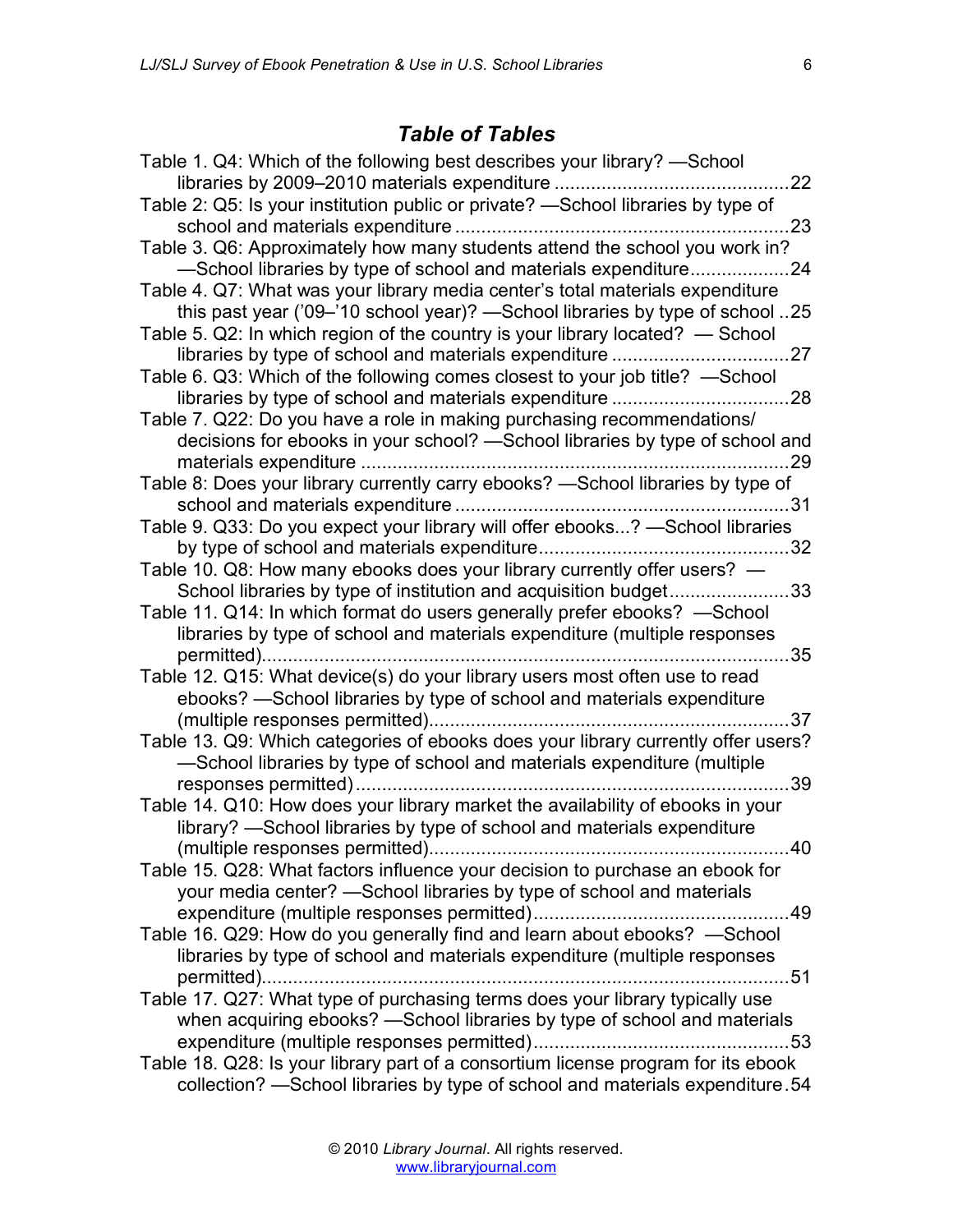| Table 19. Q11: What ebook usage license model is currently employed at your      |
|----------------------------------------------------------------------------------|
| library? -School libraries by type of school and materials expenditure 55        |
| Table 20. Q12: What is the circulation interval for ebooks at your library? —    |
| School libraries by type of school and materials expenditure 56                  |
| Table 21. Q16: Does your library circulate preloaded e-reading devices? —        |
| School libraries by type of school and materials expenditure 57                  |
| Table 22. Q13: Compared to this school year, do you expect next year's           |
| circulation of ebook titles to increase, stay the same or decrease? —School      |
| 60                                                                               |
| Table 23. Q18: What hinders the public from reading your media center's ebook    |
| content? - School libraries by type of school and materials expenditure          |
|                                                                                  |
| Table 24. Q20: How often do your users report technical problems when            |
| downloading an ebook? - School libraries by type of school and materials         |
| 63                                                                               |
| Table 25. Q19: Do you feel the popularity of ebooks is having an impact on the   |
| use of other formats? - School libraries by type of school and materials         |
| expenditure<br>$\dots 70$                                                        |
| Table 26. Q23: What budget line(s) does the purchase of ebooks come from? -      |
|                                                                                  |
| Table 27. Q27: What percentage of your library's acquisitions budget do ebooks   |
| currently represent? - School libraries by type of school and materials          |
| . 72                                                                             |
| Table 28. Q24: What percentage of your library's materials budget do you predict |
| ebooks will represent in 5 years? - School libraries by type of school and       |
| .73                                                                              |
| Table 29. Q30: From which vendor(s) does your library purchase ebooks? -         |
| School libraries by type of school and materials expenditure (multiple           |
| responses permitted)<br>.79                                                      |
| Table 30. Q31: Which is your preferred ebook vendor? - School libraries by type  |
| of school and materials expenditure (only one response permitted)81              |
| Table 31. Q29: Please rate the importance of the following attributes when       |
| considering an ebook vendor (Very Important/Important) -School libraries         |
| .83                                                                              |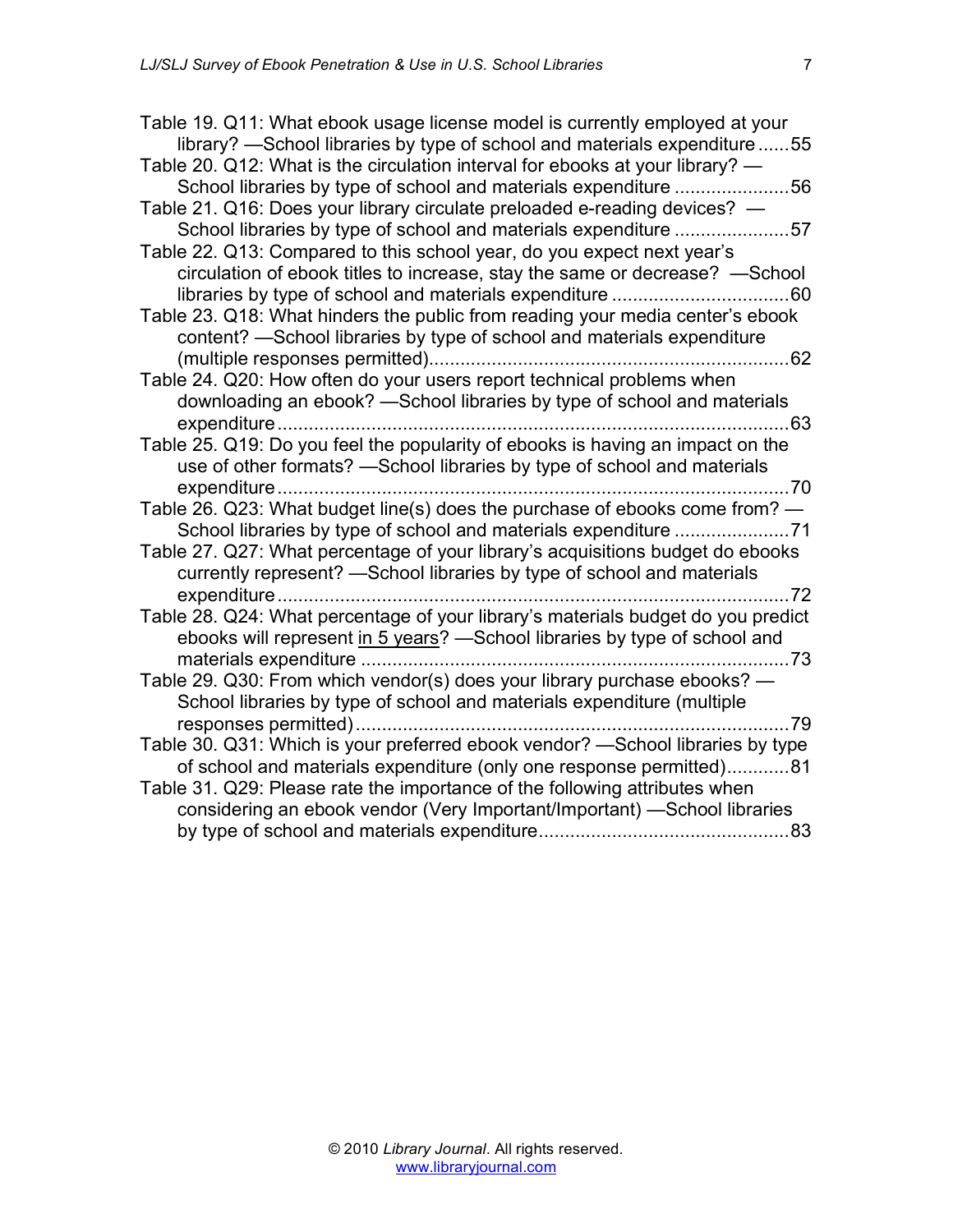### **EXECUTIVE SUMMARY**

Electronic books have been around in some form for decades, but it has only been in the last several years that a significant market for them has begun to emerge, driven largely by the introduction of next-generation ebook readers like the Amazon Kindle, the Sony Reader, and the Barnes & Noble Nook, which have made ereading a convenient, comfortable, and relatively inexpensive activity.

According to Association of American Publishers data, in 2008 ebook sales accounted for approximately 0.5% of all U.S. book sales; a year later, they accounted for  $1.3\%$ .<sup>1</sup> At present, ebooks represent a tiny fraction of all book sales, but they are growing. In fact, between 2002 and 2009, ebook sales had a compound annual growth rate (CAGR) of 71%, the highest of any book category. (In comparison, adult hardcover books had a CAGR in this same period of 1.3% and adult paperbacks of 2.6%.)

Just as interest in and a preference for ebooks grows in the culture at large, ebooks are gaining a foothold in school libraries. School librarians consider all materials, formats and how they fit into their collection, patron/teacher/curricular needs, as well as their budget when making purchasing decisions — and ebooks serve a variety of needs for library patrons. Ebooks also solve some problems for libraries. They don't wear out or get damaged, $<sup>2</sup>$  they don't need to be replaced,</sup> and they aren't easily lost. They also don't require physical storage, and many libraries are strapped for space.

One of the disadvantages of ebooks, and in fact one of the factors that has impeded ebook adoption in the book-buying population as a whole, is the plethora of mutually incompatible formats and often draconian digital rights management (DRM) schemes.

School libraries have unique concerns that distinguish them from other book buyers and ebook users. Chief among them is that budgets are tight. At the same time, libraries must serve the needs of a diverse population and making ebook holdings accessible to all users who want them can be a challenge.

As our survey found, middle schools appear to be most receptive to ebooks. Middle school students are most likely to have dedicated ebook readers, and they are most likely to make ebook requests. Middle school libraries also report that they expect a higher increase in ebook circulation.

This following data is based on 697 American school libraries; 71% elementary, 14% middle/junior high schools and 15% high schools.

<sup>&</sup>lt;sup>1</sup> Association of American Publishers 2009 S1 Report: Estimated Book Publishing Industry Net Sales 2002–2009, Management Practice, http://publishers.org/main/IndustryStats/indStats\_02.htm.<br><sup>2</sup> Yes, files can get corrupted, but not as easily as, say, exposing a library book to rain, household pets, and other

sources of damage.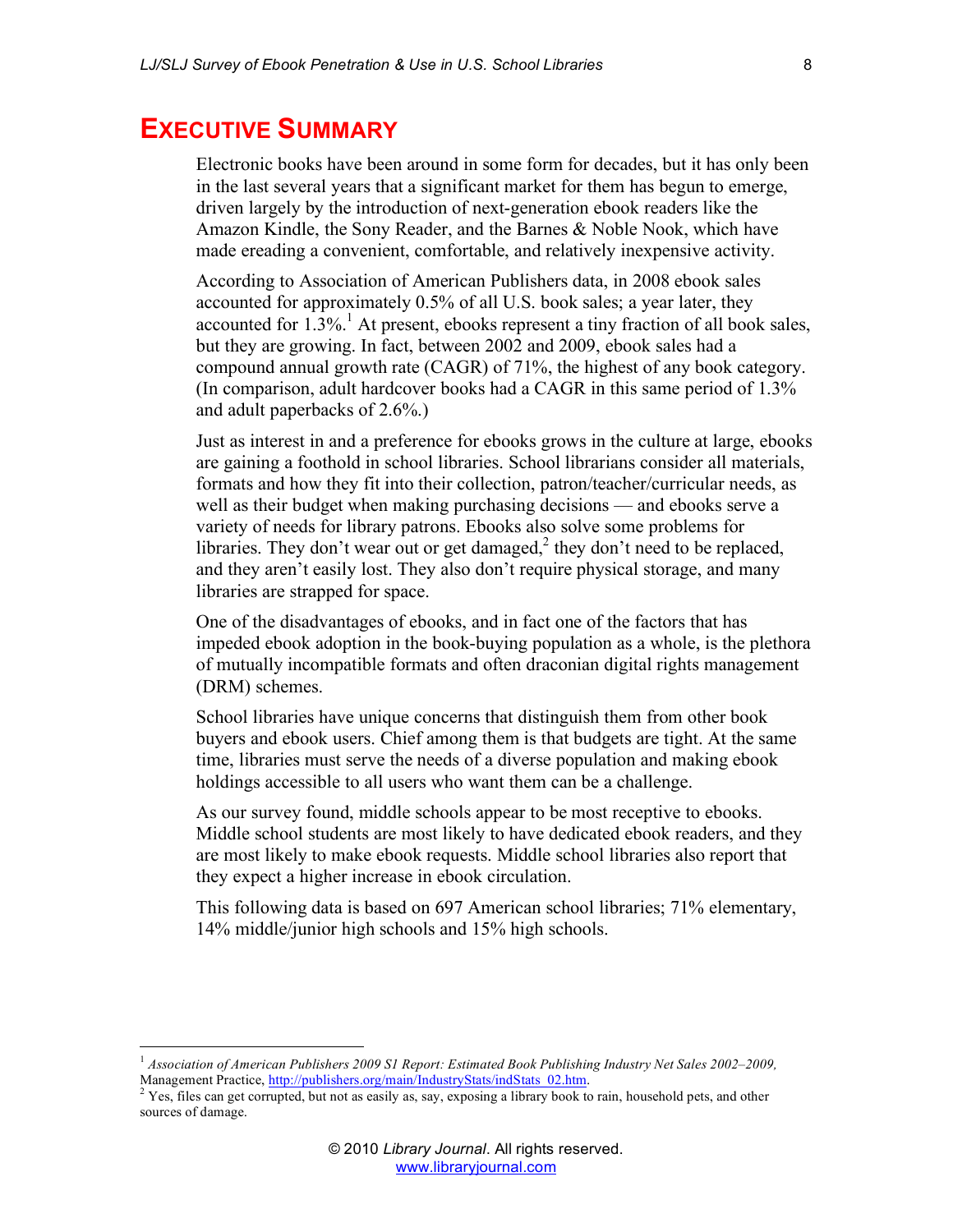#### *Ebook Collections*

At present, only one-third of school libraries (33%) say they currently offer ebooks to users. The likelihood of carrying ebooks increases by grade level. Indeed, two-thirds of high school libraries say they *do* carry ebooks, while only one-fourth of elementary schools say they do. This might be a function of budgets as high school libraries generally have higher materials budgets.

Of those school libraries that *do* carry ebooks, on average they own or subscribe to about 50 ebooks (mean 49.4; median 32.0). The size of ebook collections in school libraries rises proportionately with grade level, from elementary to high school.

"Generation Z are digital learners and I hope to be able to better meet their needs as well as offer an exciting alternative to paper books."

As for that 67% that currently don't offer ebooks, 25% plan to offer ebooks in the next 12 months, while a further 42% plan to offer ebooks in the next couple of years. One-third (34%) of school libraries say they currently have no plans to offer e-books. Elementary schools are the least likely to currently be planning to offer ebooks.

| We plan to offer ebooks      |     |
|------------------------------|-----|
| In the next 12 months        | 25% |
| 1 to 2 years from now        | 28% |
| Longer than 2 years from now | 14% |
| No plans to offer ebooks     | 34% |

The 34% that say they have no plans to offer ebooks may end up changing their minds as user demand grows. Still, a segment of the overall library market has not been seeing demand for ebooks. A preference for ebooks is not universal (remember that ebooks only account for 1.3% of all book sales). It's even conceivable—given many of the verbatim comments that we received from survey respondents—that libraries and users may become *less* enthusiastic about the idea of ebooks, especially given the challenges that many have with regard to incompatible formats, user-unfriendliness, high cost, and lack of technical and customer support.

When we asked about the primary drivers of ebook purchases, more than half (55%) of school libraries cited "projected usage" based on current usage statistics, with "faculty request" not far behind (51%).

Looking ahead, the majority of survey respondents (65%) expects ebook circulation to *increase* next year compared to this year, although 34% expects it to remain the same. Only 1% expects a decrease in ebook circulation. Overall, circulation of ebooks is expected to increase approximately 26% next year.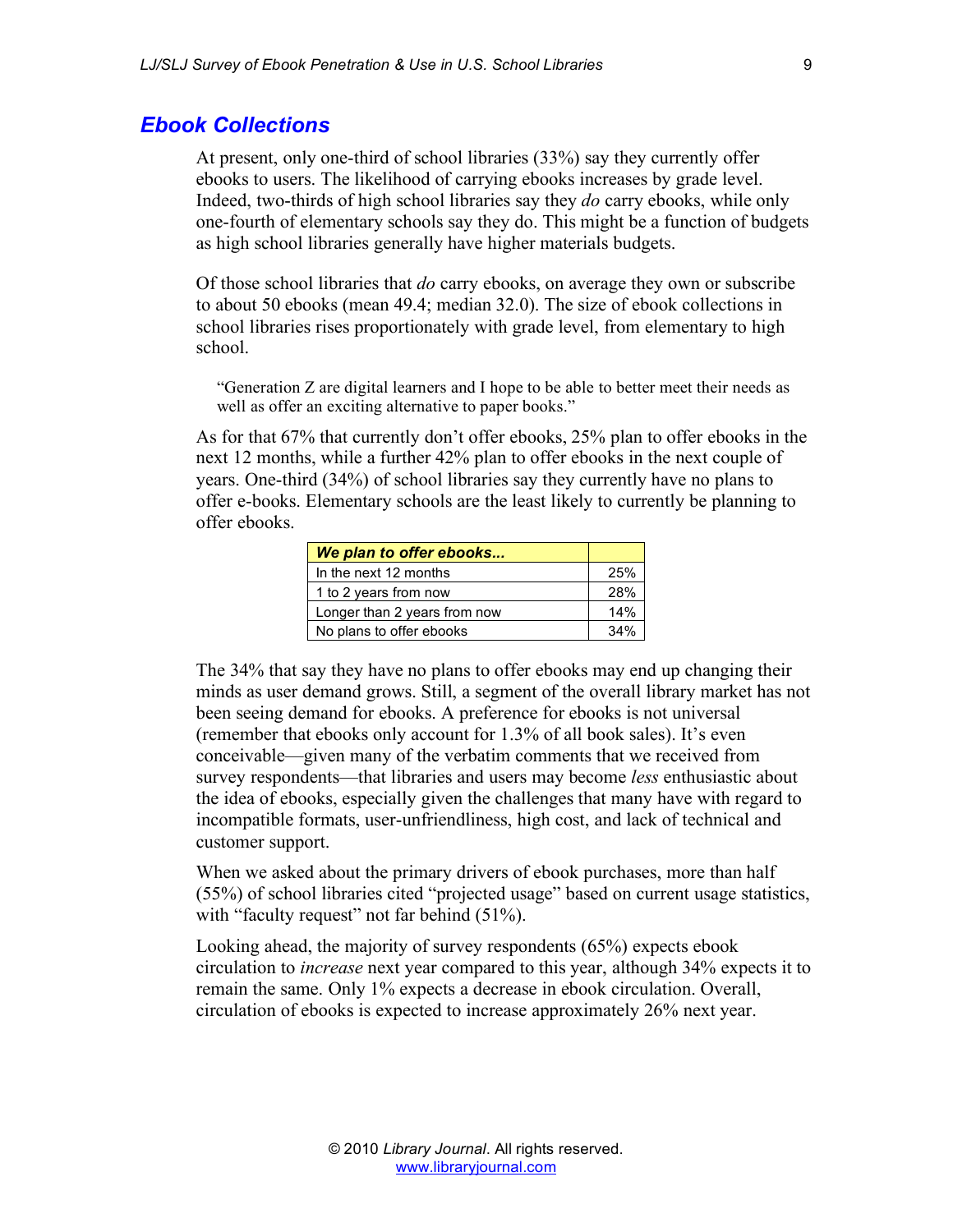#### **Ebook Readers and Formats**

The library computer tends to be the hardware device on which most library users read ebooks, followed by a personal computer or laptop. Nine percent of respondents "don't know" on what hardware their users are reading ebooks. Smartphones, which this survey doesn't directly address, will increasingly be used in schools, now that the most recent Erate application is encouraging their use.

| Device(s) on which library users<br>most often read ebooks |     |
|------------------------------------------------------------|-----|
| Library computer                                           | 72% |
| Personal laptop/Computer/Netbook                           | 52% |
| Other portable device                                      | 13% |
| Dedicated ebook reader                                     | 9%  |
| Don't know                                                 | 9%  |
| Other                                                      | 6%  |

In terms of ebook formats, the top format was HTML (36%), suggesting that these libraries are offering Web-based ebooks. The near-ubiquitous PDF format garnered 23%; at one time, it was hoped that PDF would be the de facto standard format for ebooks—and maybe to some extent it is. Meanwhile, 39% of respondents say that they "don't know, ebooks haven't caught on."

| <b>Preferred ebook format(s)</b>         |     |
|------------------------------------------|-----|
| Don't know yet, ebooks haven't caught on | 39% |
| <b>Full text HTML</b>                    | 36% |
| <b>PDF</b>                               | 23% |
| Optimized for dedicated ebook device     | 14% |
| ePub                                     | 7%  |
| Optimized for other mobile device        | 6%  |
| ⊃ther                                    | 11% |

A single standard format for ebooks is highly desired by users, libraries, and even publishers. Each manufacturer offers its own proprietary format that is optimized for its particular reader, and which integrates its unique DRM scheme. Until the market shakes out further and a clear "winner" emerges, publishers and libraries will be required to offer titles in all formats, or they risk alienating users who can't find the titles they want on the device they prefer. Similarly, the VHS vs. Beta dilemma of the 1980s forced video rental shops to stock both formats, until Beta finally lost out (which in turn gave way to DVDs).

"Currently we are only utilizing e-books that are available via a web browser not ones that require specific e-book readers."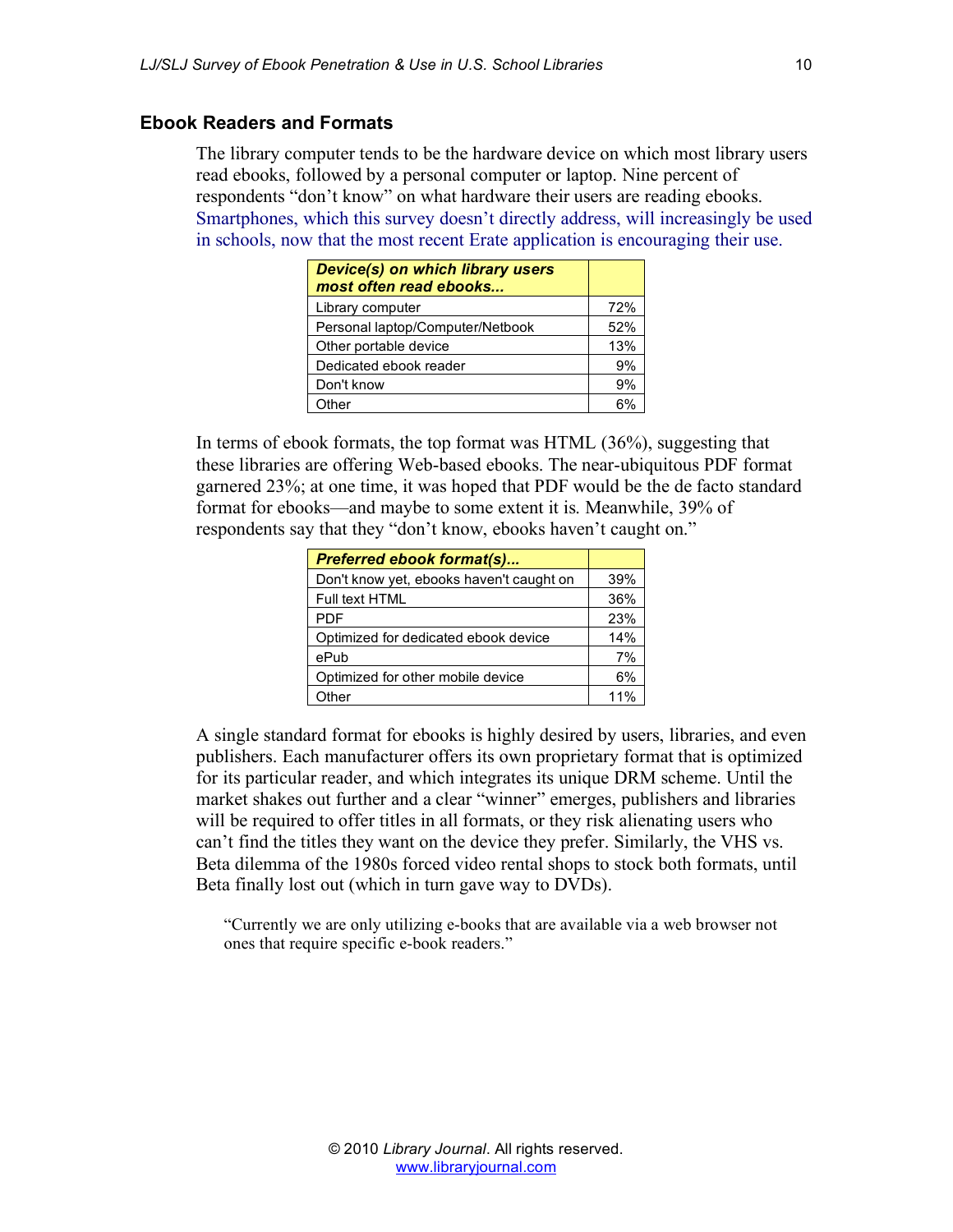#### **Ereader Circulation**

We also asked if libraries circulate actual ereading devices. Overwhelmingly, they do not; 58% of all school libraries do not circulate preloaded e-readers, while a scant 6% do. But then 36% are considering it. Naturally, cost is a big barrier; there isn't just the one-time-only purchase cost of a device. there are upgrades, as well as the need to support and replace broken, lost or stolen ebook readers. Librarians are also likely awaiting device standardization before entering this arena.

Libraries that do circulate ereaders are most likely to offer the Amazon Kindle.

#### **Usage License and Circulation Interval**

The vendor typically determines the usage license and different vendors have different models, which is why 40% of school libraries say their license allows only "single ebook use at a time," 35% say "unlimited access/simultaneous use" and 23% say "both."

| Ebook usage license model          |     |
|------------------------------------|-----|
| Single e-book use at a time        | 40% |
| Unlimited access/ simultaneous use | 35% |
| Both                               | 23% |
| Other                              | 2%  |

One to two weeks is, on average, the circulation interval for ebooks. Fourteen percent of respondents allow the user to specify the circulation interval, likely because the library (or, actually, the vendor) limits the number of ebooks that can be accessed simultaneously.

#### **Ebook Categories**

Within ebook collections currently offered by school libraries, children's fiction makes up 51%, and children's nonfiction 39%. Forty-two percent of school libraries selected reference (non-circulating). Thirteen percent of school libraries do not currently circulate their ebooks, and only offer noncirculating reference titles. Naturally, elementary schools are more likely to circulate fiction and nonfiction, while high schools emphasize reference titles. Middle schools fall inbetween and offer more of a mixture.

| <b>Ebook categories offered by library</b><br>media centers |     |
|-------------------------------------------------------------|-----|
| Children's fiction                                          | 51% |
| Reference (non-circulating)                                 | 42% |
| Children's nonfiction                                       | 39% |
| Children's picture books                                    | 34% |
| Young adult nonfiction                                      | 24% |
| Young adult fiction                                         | 23% |
| General adult nonfiction                                    | 10% |
| General adult fiction                                       | 8%  |
| <b>Bestsellers</b>                                          | 3%  |
| Other                                                       | 6%  |
| Noncirculating reference ebooks ONLY                        | 13% |